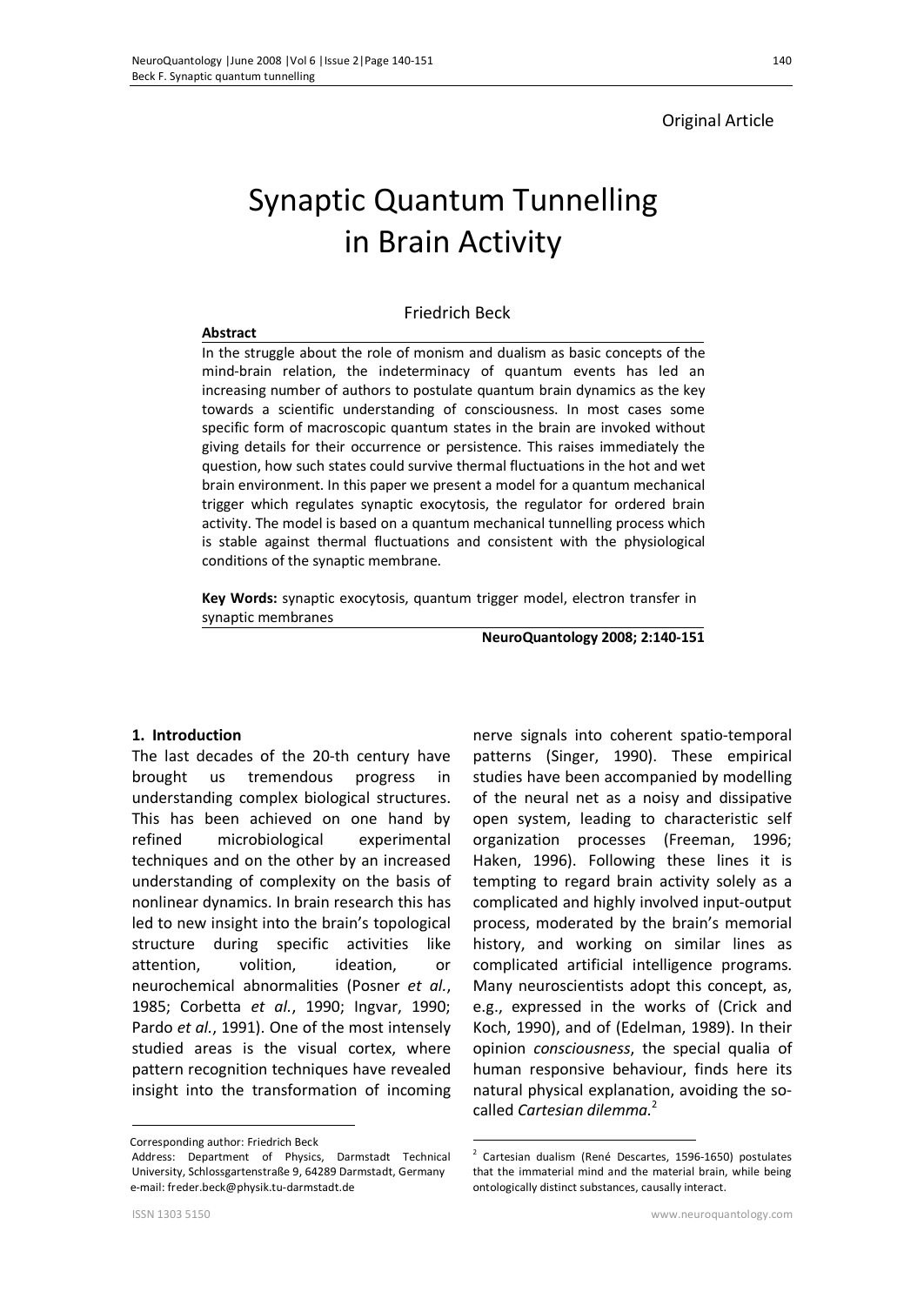Despite the apparently convincing and scientifically satisfactory argumentation of these concepts of *identity theory* (Feigl, 1967), the problem of consciousness is far from being settled, since not everybody is willing to accept such a materialistic viewpoint. Too strong was at all times the believe, based on personal experience, that *self-consciousness* governs our actions in the world, and that this requires the ability for free, not completely pre-determined, activities. Natural scientists, however, were quite aware of the fact that this nonmaterialist view would cause an unsurpassable conflict with the laws of the completely deterministic classical physics, as formulated in Newton's mechanics and Maxwell's electrodynamics, which established the unambiguous description of the physical world by the end of the 19-th century. Undoubtedly, biological objects like human bodies, including the brain, underlay these laws of nature

An important qualitatively new aspect has been brought into the debate on the mind-brain problem when several authors realized that quantum physics frees physical processes from the strict determinism of the classical mechanistic picture. The quantum aspect, however, opened only rather late a new pathway to understand consciousness, pioneered by (Wigner, 1964), and later followed on by several authors (Margenau, 1984; Squires, 1988; Eccles, 1990; Donald, 1990; Stapp, 1991). Most influential in broader public discussions were the two books by (Penrose, 1984; Penrose, 1994).

In this contribution we present work which establishes a model for quantum brain dynamics, based on realistic and well established facts of neocortical activity. The model was originally introduced by (Beck and Eccles, 1992), and later on extended in (Beck, 1996) and (Beck and Eccles, 1998). The paper is organized as follows: Section 2 presents a numerical criterion for the persistence of quantum processes in thermal surroundings. Section 3 contains a brief introduction into the structure of the neocortex and the role of synaptic action. In section 4 we present the synaptic quantum trigger model and its

possible biophysical realization, while section 5 discusses the problems of binding and large scale coherence. Section 6 gives our conclusions.

# **2. Quantum vs. Classical Brain Dynamics**

In the brain there exists an interplay between micro- and macrostructures. The latter consist of pyramidal cells, dendrites and their bundles (*dendrons*), and electrochemical transitions in the neural net, while microstructures involve synaptic membranes and microtubules. Nerve impulses propagating along nerve cells are, independent of external stimuli or internal brain activity, always present and constitute a stochastic background in the brain. Recent investigations suggest that the neural net stays close to instability and in this way can be switched by minute action between different states (Freeman, 1996). In order to control such a system, a stable regulator has to be present which generates a coherent pattern in the active cortical unit. According to the cortical ultrastructure, as outlined in the next section, synaptic action qualifies as this regulator. This has also been demonstrated in various biochemical studies of the influence of drugs and anesthesia on the ion channel properties of the synaptic membrane (Flohr, 1995; Hameroff, 1998). We argue in the following that because of the stochastic thermal background quantum action could only be effective in brain dynamics if it establishes itself as a *quantum switch* within the microstructures.

The all important regulatory function of spine synapses results from the fact that exocytosis, the release of transmitter molecules across the presynaptic membrane, occurs only with probabilities much smaller than one upon each incoming nerve impulse (Redman, 1990). We therefore regard exocytosis as a candidate for quantum processes to enter the network, and thus regulating its performance (Beck and Eccles, 1992). $3$ 

<sup>&</sup>lt;u>.</u> <sup>3</sup> An alternative regulating process by tubulin molecules comprising the cylindrical walls of microtubules has been proposed by (Hameroff and Penrose, 1996). We would like to emphasize that the basic quantal event postulated by them, a two state conformational transition in the tubulin molecule, is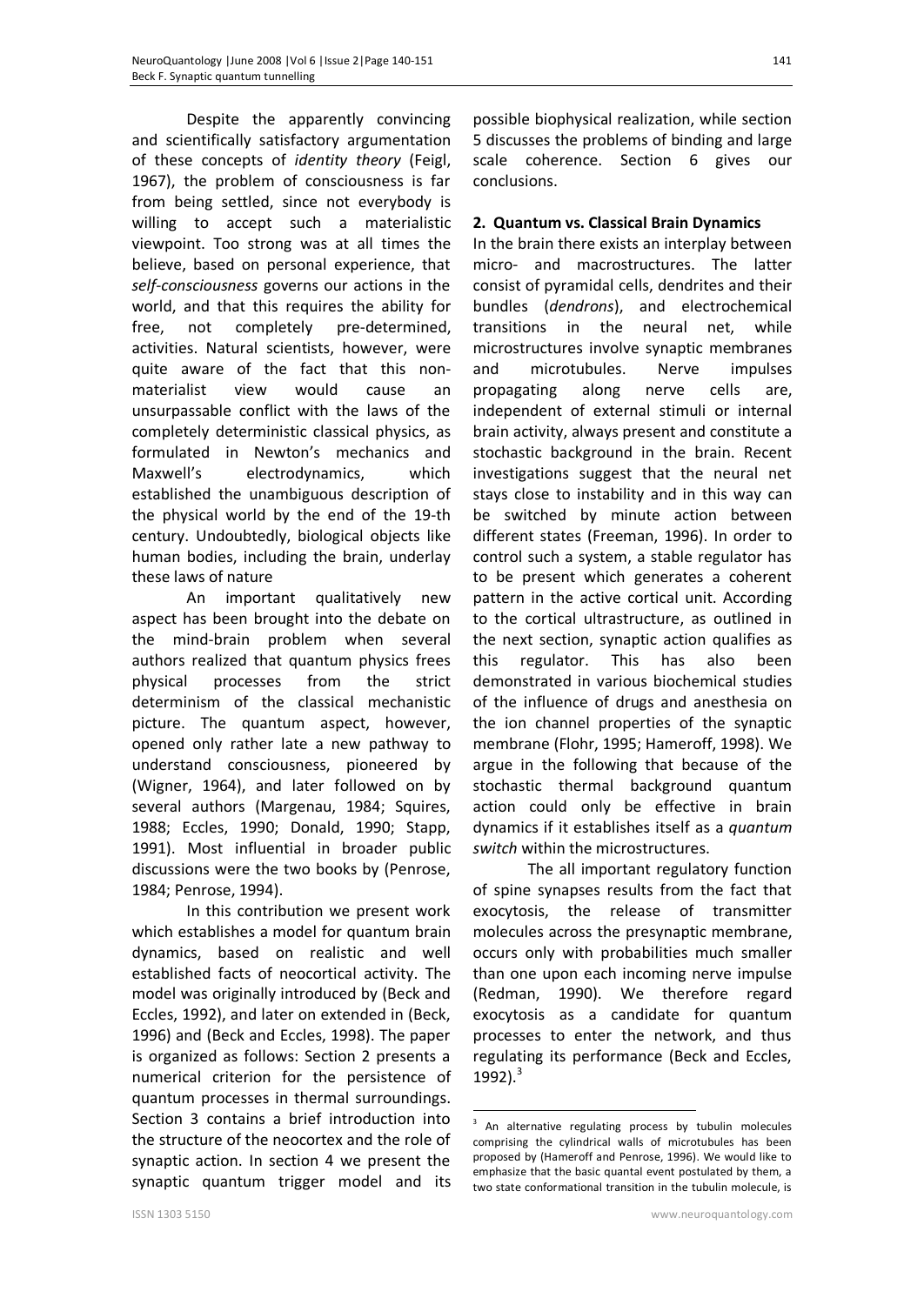Micro- and macrostructures in the brain are clearly separated by time-, or correspondingly, energy scales. The macrostructure is typically characterized by the fact that the brain lives in *hot and wet* surroundings of *T*≈300°K. This raises immediately the question of quantum coherence vs. thermal fluctuations. As is well known, as soon as thermal energies surpass quantal energies classical thermal statistics prevails.

To answer this question, two characteristic energies can be defined:

*(i)* the thermal energy per degree of freedom

$$
E=\frac{1}{2}k_bT
$$

with *k<sup>b</sup>* : Boltzmann's constant.

*(ii)* the quantal energy, defined as zero point energy of a quasiparticle of mass *meff* which is localized over a distance *Dq.* From Heisenberg's uncertainty relation  $\Delta p \cdot \Delta q \geq 2\pi h$  it follows (using the equal sign)

$$
E_{qu} = \frac{\left(\Delta p\right)^2}{2m_{\text{eff}}} \cong \left(\frac{2\pi \mathbf{h}}{\Delta q}\right)^2 \frac{1}{2m_{\text{eff}}}
$$

with **h**: Planck's constantdivided by 2  $\pi$ .

These relations define *two energy regimes*:

 $E_{qu} \ll E_{th} = E_c$ : *the thermal regime, with*  $E_c$ *the thermal energy at brain temperature* 

## *Equ >> Eth* : *the quantal regime*

with the breaking point  $E_c$  separating the two regimes, which at physiological temperature of *T»* 300 K amounts to a thermal energy *Eth* =  $E_c \sim 1.3 \times 10^{-2}$  eV.

Evaluation of the relation between the localization distance Δ*q* and the effective mass m*eff* shows that for moderate Δ*q* of about 1–3 nm and effective masses below 10 *m*e (*m*e: electron mass) the quantal energy *Equ* is well above the thermal regime  $E_{th} = E_c$ , (Fig. 1 A).



 $\mathbf{1}$  $1.5$  $\overline{c}$  $2.5$ 3 3.5  $\overline{4}$ **Figure 1**. (A), three-dimensional plot of the logarithm of the quantal energy  $E_{qu}$  in its dependence on the localization dimension Δq and on the effective mass  $m_{\text{eff}}$  in units of the electron mass  $m_{\text{e}}$ . Also shown is the plain of the breaking point E<sub>c</sub>=const. between the quantal and the thermal regimes. (B), the allowed effective mass  $m_{eff}$  in units of the electron mass  $m_e$  as function of the localization length Δq.

This means that the dynamical mass of a quantum transition, if robust against thermal fluctuations, has to be of the order of a few electron masses (Fig. 1 B). Biomolecules whose mass is in the range of kD, do not qualify *as a whole*. We can also derive a *critical frequency*,  $h \omega_c$   $E_c$ , and a critical *signal time,*  $\tau_c = 2 \pi / \omega_c$ . With  $E_c = 1.3 \times 10^{-2}$ eV one obtains

$$
\omega_c \approx 2.10^{13} s^{-1}; \ \tau_c \approx 0.3 \text{ ps}
$$

These results show unambiguously that quantum processes at room temperature involve signal times smaller than the picosecond scale. This, in turn, means they correspond to electronic transitions, like electron transfer or changes in molecular bonds (e.g., breaking of a hydrogen bridge).

Our analysis leads to the consequence that in brain dynamics two well separated regions with different time scales

1

rather similar to the synaptic quantum trigger model presented here. We do not follow, however, these authors in their postulate of a macroscopic coherent quantum state along the microtubules, nor in their quantum gravitational arguing for *'orchestrated (state) reduction'* (OR).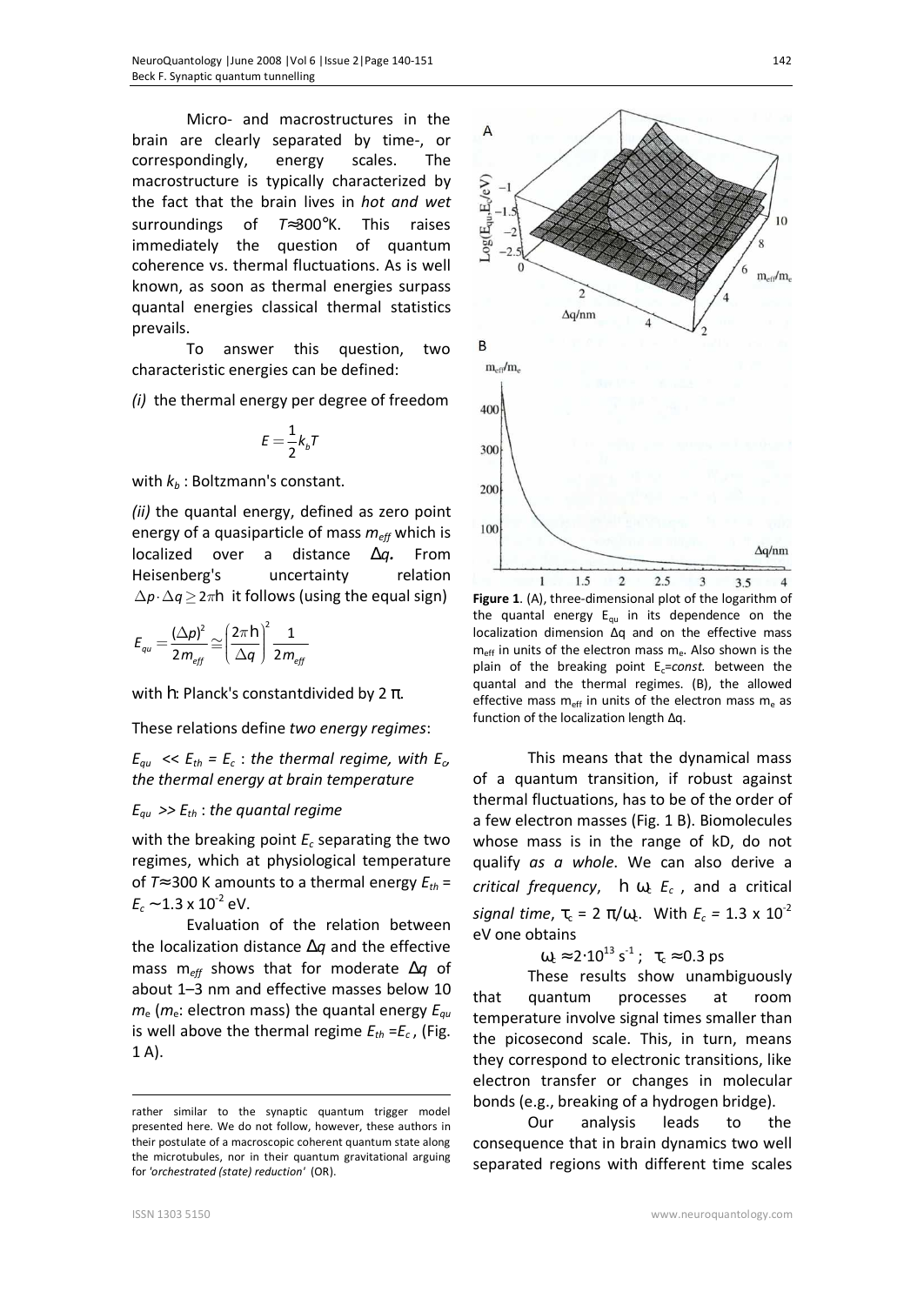exist: (*i*) The *macroscopic*, or cellular, dynamics with time scales in the milli-, and down to the nanosecond range. (*ii*) The *microscopic*, or quantal, dynamics with time scales in the pico- to femtosecond range. The large difference in time scales makes it possible to deal with quantum processes in the individual microsites, and decoupled from the neural net. On the other hand, it explains why the usual biochemical and biophysical studies do not show the need for introducing quantum considerations. To uncover them one has to employ ultra-short time spectroscopy (Vos et al., 1993)

#### **3. Neurocortical Brain Activity**

Fig. 2 a illustrates the universally accepted six laminae of the neocortex (Szentagothai, 1978) with two large pyramidal cells in lamina V, three in lamina III, and two in lamina II. The pyramidal apical dendrites finish in a tuft-like branching in lamina I (Fig. 3 a). There is agreement by Fleischhauer, Peters and their associates (Schmolke and Fleischhauer, 1984; Peters and Kara, 1987) that the apical bundles of dendrites, schematically shown in Fig. 3 b, are the basic anatomical units of the neocortex.

 They are observed in all areas of the cortex that have been investigated in all mammals, including humans. It has been proposed that these bundles are the cortical units for reception, which would give them a preeminent role. Since they are composed essentially of dendrites, the name *dendron* was adopted (Eccles, 1990).

Figure 2b illustrates a typical spine synapse that makes an intimate contact with an apical dendrite of a pyramidal cell. The ultrastructure of such a synapse has been intensively studied by Akert and his associates (Pfenninger et al., 1969; Akert et al., 1975). The inner surface of a bouton confronting the synaptic cleft (d in Fig. 2 b, the active zone (AZ) in Fig. 4) forms the presynaptic vesicular grid (PVG). Fig. 4 shows the dense projections in triangular array, and with the faint synaptic vesicles fitting snugly in hexagonal array; the front ones in the process of exocytosis. The spherical synaptic vesicles, 50–60 Å in diameter, with their content of transmitter molecules, can be

seen in the idealized drawings of the PVG (Fig. 4). They arrange themselves in a hexagonal array on the active zone AZ.



**Figure 2.** a, three-dimensional construct by (Szentagothai, 1978) showing cortical neurons of various types. There are two pyramidal cells in lamina V and three in lamina III, one being shown in detail in a column to the right, and two in lamina II. b, detailed structure of a spine (sp) synapse on a dendrite (den); st, axon terminating in the synaptic bouton or presynaptic terminal (Pre); sv, synaptic vesicles; c, presynaptic vesicular grid (PVG in text); d, synaptic cleft; e, postsynaptic membrane; a, spine apparatus; b, spine stalk; m, mitochondrion (Gray, 1982).

A nerve impulse propagating into a bouton causes a process called *exocytosis*. A nerve impulse evokes at most a single exocytosis from a PVG (Figs. 4 and 5). Exocytosis is the basic unitary activity of the cerebral cortex. Each all-or-nothing exocytosis of synaptic transmitter substance results in a brief excitatory postsynaptic depolarization (EPSP). Summation by electrotonic transmission of many hundreds of these milli-EPSPs is required for an EPSP large enough (10–20 mV) to generate the discharge of an impulse by a pyramidal cell (Fig. 6). This impulse will travel along its axon to make effective excitation at its many synapses. This is the conventional macrooperation of a pyramidal cell of the neocortex, and it can be satisfactorily described by conventional neuroscience,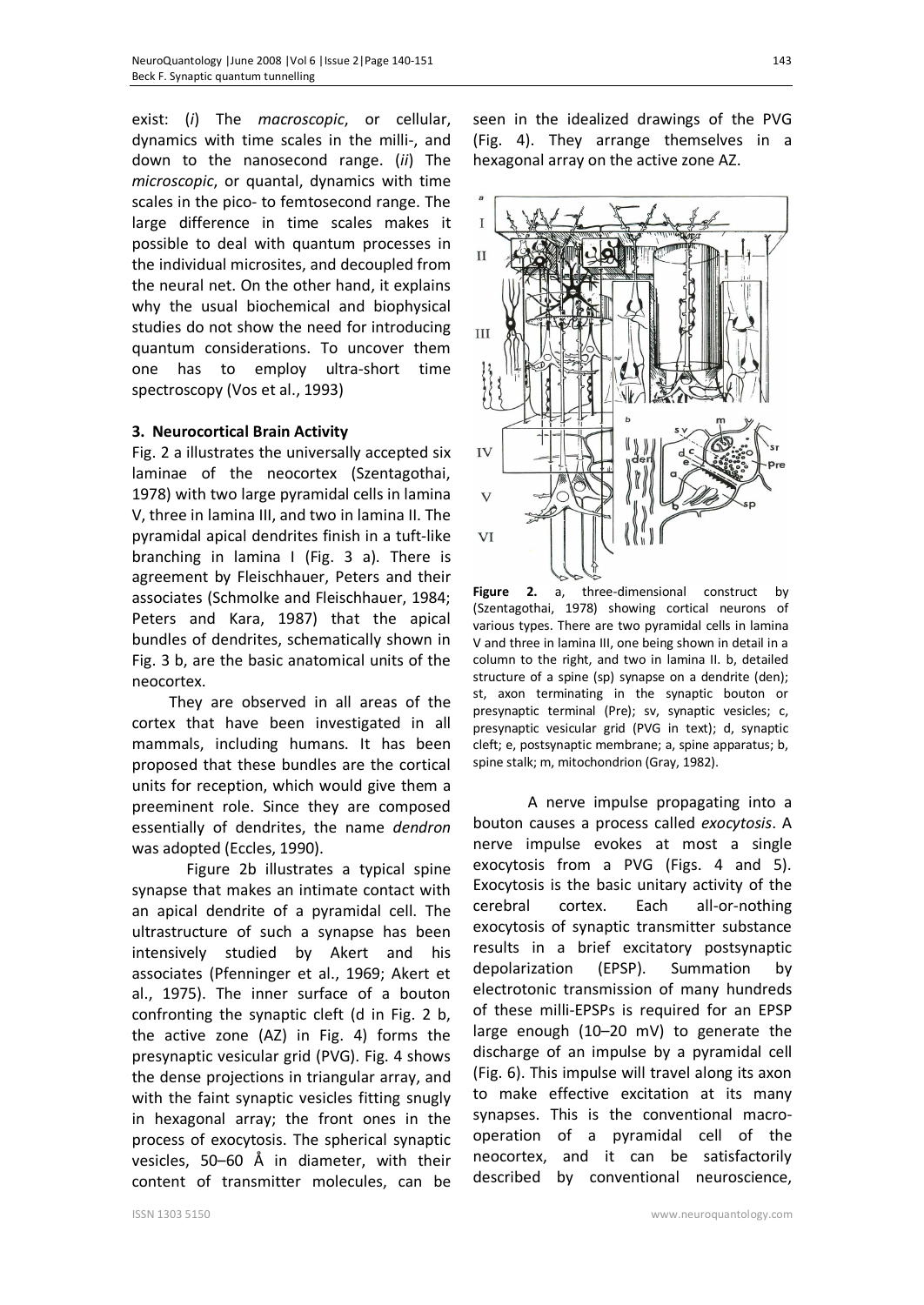even in the most complex design of neural network theory and neural group selection (Mountcastle, 1978; Szentagothai, 1978; Edelman, 1989).



**Figure 3.** a, drawing of a lamina V pyramidal cell with its apical dendrite showing the side branches and the terminal tuft, all studded with spine synapses (not all shown). The soma with its basal dendrites has an axon with axon collaterals before leaving the cortex. b, drawing of the six laminae of the cerebral cortex with the apical dendrites of pyramidal cells of laminae II, III and V, showing the manner in which they bunch in ascending to lamina I, where they end in tufts (Peters and Kara, 1987).

Exocytosis has been intensively studied in the mammalian central nervous system, where it is meanwhile possible to refine the study by utilizing a single excitatory impulse to generate EPSPs in single neurons that are being studied by intracellular recordings. The initial studies were on the monosynaptic action on motoneurons by single impulses in the large Ia afferent fibres from muscle (Jack et al., 1981). More recently it was found that the signal-to-noise ratio was much better for the neurons projecting up the dorso-spino-cerebellar tract (DSCT) to the cerebellum (Wamsley et al., 1987).

This successful quantal resolution for DSCT neurons and motoneurons gives confidence in the much more difficult analysis of neurons of the cerebral cortex, which provide the key structures of neural events, relating to consciousness. The signal-to-noise ratio was so low in the studies of CA1 neurons of the hippocampus that so far only three quantal analyses have been reliable (Sayer et al., 1990). In the alternative procedure the single CA3 impulse projecting to a CA1 pyramidal cell was directly stimulated in the stratum radiatum. For a systematic review, see (Redman, 1990). *Key result of these observations is the fact that exocytosis occurs with probabilities much smaller than one per each impulse reaching the synapse.* 



**Figure 4.** Scheme of a nerve terminal, or bouton, of a mammalian central synapse. The active zone (AZ) is formed by presynaptic dense projections spacing synaptic vesicles (sv). The synaptic vesicles are in hexagonal array and their attachment sites (vas) are shown on the right. PA: paricle aggregations in the postsynaptic membrane (postsyn), shown below cutout. The insert to the left shows the presynaptic vesicular grid and the insert to the right shoes the vesicle attachment sites(vas), (Akert, et al., 1975).



**Figure 5.** Different stages of synaptic vesicle propagation: (a), filling, movement towards the presynaptic membrane, docking. (b), stages of exocytosis. Note the essential role of Ca<sup>2+</sup> after depolarization by a nerve impulse (Kelly et al., 1979

144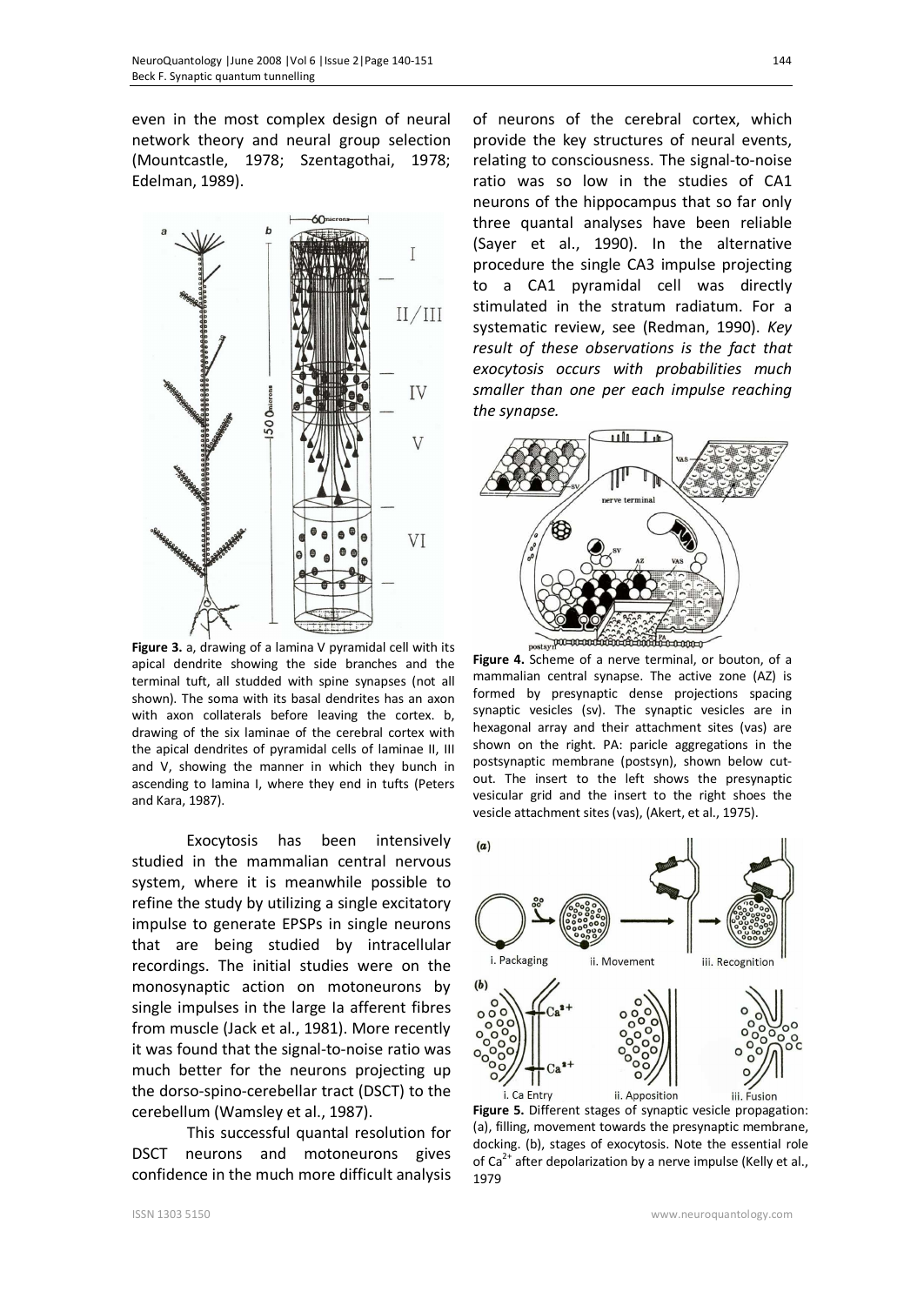

**Figure 6.** Impulse processing in a pyramidal cell (shown to the right). Upper trace: normal background and increased nerve activity. By filtering via synaptic exocytosis it produces reduced EPSPs, shown in the lower trace. The summed EPSP at the soma (excitation curve in the lower part) is not strong enough in normal background activity to produce an impulse discharge. This happens only with increased activity (Beck and Eccles, 1992; sketch due to Helena Eccles).

## **4. The Quantum Trigger Model**

Experimental analysis of transmitter release by spine synapses of hippocampal pyramidal cells has revealed a remarkably low exocytosis probability per excitatory impulse (see sction 3). This means that there must exist an activation barrier against opening of an ion channel in the PVG. Activation can either occur purely stochastically by thermal fluctuations, or by stimulation of a trigger process. Here we propose a two-state quantum trigger which is realized by quasiparticle tunneling. This is motivated by the predominant role of exocytosis as the synaptic regulator of cortical activity which is certainly not completely at random. On the other hand, primary electron transfer processes play a decisive role in membrane transport phenomena (Vos et al., 1993).

Exocytosis as a whole certainly involves macromolecular dynamics (Fig. 5). We propose, however, that it is initiated by a *quantum trigger mechanism*: An incoming nerve impulse excites some electronic configuration to a metastable level, separated energetically by a potential barrier *V*(*q* ) from an unstable state which leads in a *unidirectional* process to exocytosis. Here, *q* denotes a *collective coordinate* representing the path along the coupled electronic and molecular motions between two states. The motion along this path is described by a *quasiparticle* of mass *meff* which is able to tunnel through the barrier quantummechanically. As has been shown in the

previous section, *meff* can be in the range of tens of electron masses, or less, in order to survive thermal fluctuations. This implies that ion channel dynamics as a whole does not qualify for significant quantum processes in the brain.

 The quasiparticle assumption allows the treatment of the complicated molecular transition as an effective one-body problem whose solution follows from the time dependent Schrödinger equation

$$
i\mathbf{h}\frac{\partial}{\partial t}\Psi(q;t)=-\frac{\mathbf{h}^2}{2\,m_{\text{eff}}}\frac{\partial^2}{\partial q^2}\Psi(q;t)+V(q)\cdot\Psi(q;t).
$$

Fig. 7 shows schematically the initial state at *t* = 0 (after activation by the incoming impulse), and at the end of the activation period,  $t = t_1$ . Here it is assumed that the activated state of the presynaptic cell lasts for a finite time  $t_1$  only before it recombines. *t1*, however, is of the macroscopic time scale (micro- to nanosecond), as discussed in the previous section. At  $t = t_1$  the state has evolved into a part still sitting to the left of the barrier in region I, while the part in region III has tunneled through the barrier. Recombination of the activated state defines the *measurement process*, leading to von Neumann collapse of the tunneling state (von Neumann, 1955).

We can now separate the total wave function at time  $t_1$  into two components, representing left and right parts:

$$
\Psi(q;t_1) = \Psi_{\text{left}}(q;t_1) + \Psi_{\text{right}}(q;t_1)
$$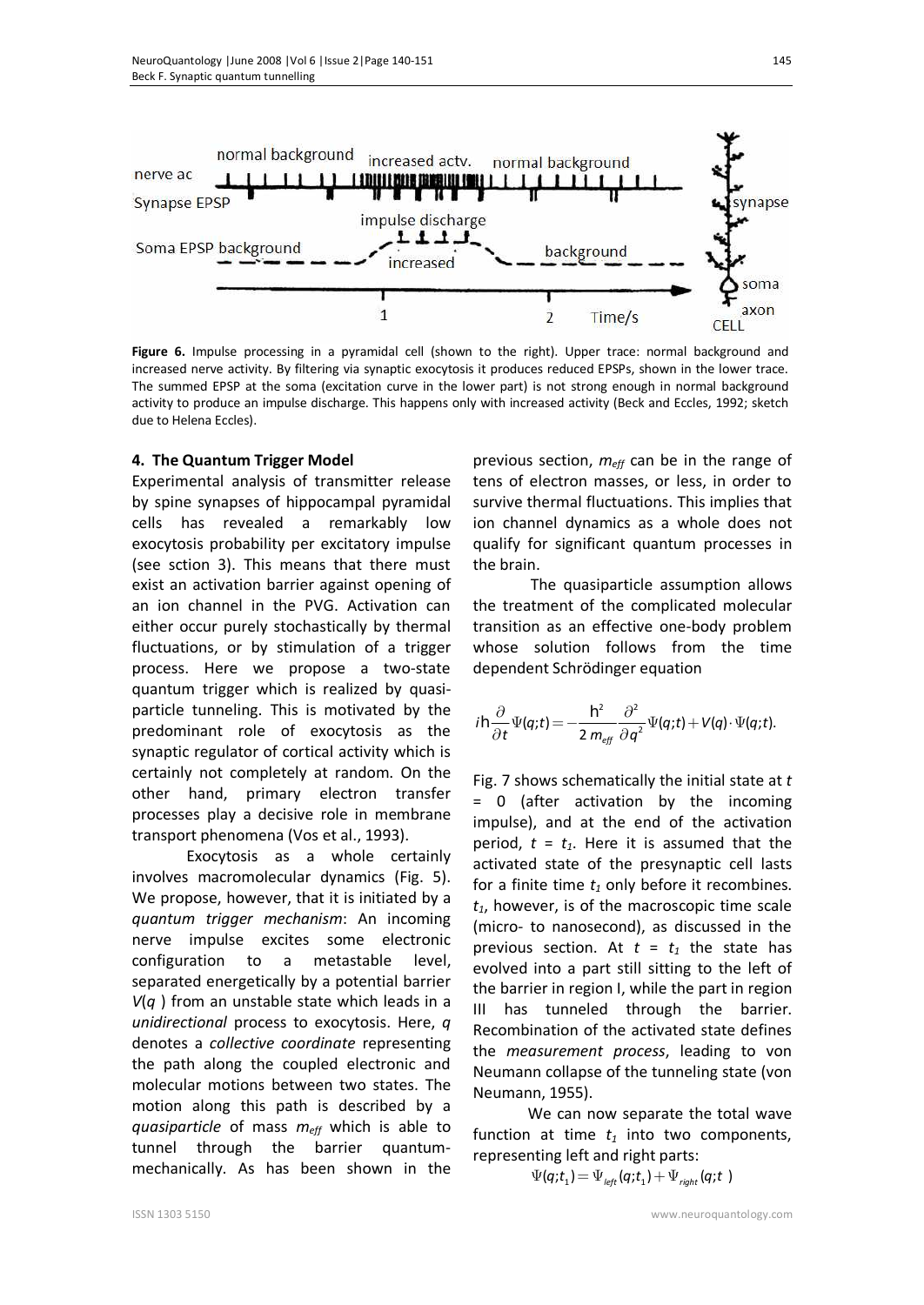and this constitutes the two *amplitudes* for the *alternative results of the same process*: which, after collapse, determine: *either* exocytosis *has happened* (Ψ*left*), *or* exocytosis *has not happened* (Ψ*right*) (inhibition).

*State collapse* transforms this into the probabilities

*Exocytosis: probability* 

 $p_{ex}(t_1) = \int |\Psi_{right}|^2 dq$ *Inhibition: probability* 

$$
p_{\text{in}}(t_1) = \int |\Psi_{\text{left}}|^2 \ dq
$$



**Figure 7.** (Upper), the initial state (t=0) of the quasiparticle in the potential V(q). The quasiparticle wave function is located to the left of the barrier.  $E_0$  is the energy of the activated state which starts to tunnel through the barrier. (Lower), after time  $t_1$  the wave function has components on both sides of the barrier. a, b: classical turning points of the motion inside and outside the barrier (Beck and Eccles, 1992).

To estimate numbers using physically meaningful parameters we can evaluate the tunneling process using the Wentzel-Kramers-Brillouin (WKB) approximation (see, e.g., Messiah, 1961}. This results for the barrier transmission coefficient *T* in the form

$$
T = \exp\left\{-2\int_{a}^{b} \frac{\sqrt{2m_{\text{eff}}\left[V(q)-E_{0}\right]}}{\mathbf{h}}\right\} dq
$$

with *E<sup>0</sup>* , the energy of the activated initial state. For barrier widths slightly above 1 nm and effective heights of 0.05 to 0.1 eV (which lies well above the energy of thermal fluctuations, cf. Section 2) one obtains transmission coefficients in the range  $10^{-10}$  to 10<sup>-1</sup> (see footnote<sup>4</sup>). Using an intermediate value of  $T = 10^{-7}$ , activation times  $t_1$  in the macroscopic time scale of a few ns, and excitation energies (the energies of the activated quantum state before tunneling starts) between 0.5 and 1 eV, Fig. 8 (A), the probability for exocytosis  $p_{ex}(t_1)$  covers the range between 0 and 0.7, Fig. 8 (B), in agreement with measured values (Jack et al., 1981). *Realistic numerical input leads to meaningful results for the quantum trigger which regulates exocytosis!* 

As a consequence we can describe brain dynamics by two time scales:

- microscopic scale (femtosecond): *quantum synaptic dynamics* 

- macroscopic scale (nanosecond): (**c***oherent*) *cell dynamics,* 

and

<u>.</u>

- the *coupling between micro- and nonlinear macrostructures.* 

As a *possible realization* of the trigger model we can consider *electron transfer* (ET) between biomolecules (Beck, 1996). In biological reaction centers such processes lead to *charge transfer* across *biological membranes* (Vos et al., 1993). The quasiparticle describes the electron coupled to nuclear motion according to the Franck-Condon principle. The theory has been worked out by (Marcus, 1956), and was later put into quantum mechanical version by (Jortner, 1976). The initializing step of ET is excitation of *donor* D, usually a dye molecule, with subsequent transport of an electron to  $acceptor$  A, producing the polar system  $D^{\dagger}A^{-}$ .

<sup>4</sup> The large difference in the values of *T* reflect the exponential dependence of *T* from the effective barrier height *V*(*q*) – *E0* .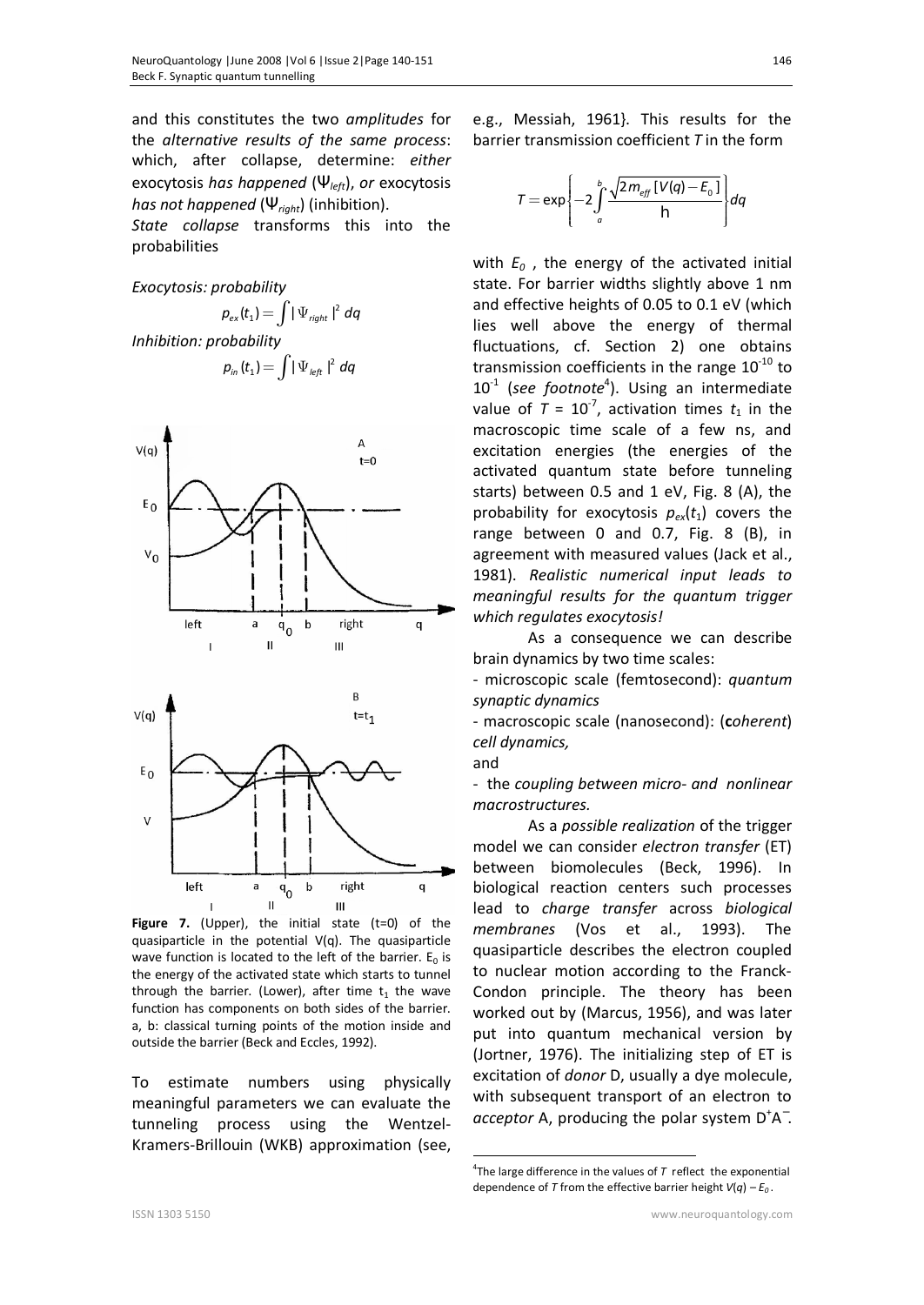This is accompanied by rearrangement of the molecular coordinates leading to unidirectional charge separation and, over several further electronic transitions with increasing time constants, to the creation of an electrostatic potential across the membrane. The energetics is shown in Fig. 9. Fig. 9 (A) presents the potential energy curves separately for electrons and nuclear conformations, Fig. 9 (B) gives the combined potential in the quasiparticle picture (Marcus and Sutin, 1985). This latter form resembles closely the effective potential assumed in our quantum trigger model presented earlier in this section.



**Figure 8.** (A), 3D-plot of the logarithm of the transmission coefficient T in its dependence on the width w of the tunneling barrier, and on the effective barrier height V<sub>eff</sub> = V(q)<sub>max</sub> -  $E_0$ . (B), exocytosis probability  $P_{ex}$  calculated with fixed transmission coefficient  $T=10^{-7}$  in its dependence on the (macroscopic) activation time  $t_1$ , and on the excitation energy  $E_0$  of the activated trigger state before tunneling.



**Figure 9.** (A), electron transfer coupled to nuclear motion. Left: electronic potential energy curves, right: corresponding nuclear potential curves. (a), (b), (c): electronic energies in the two wells for the nuclear positions A, B, C. The transition proceeds from (a) over the barrier (b) to the final state (c). (B), the same situation in the quasiparticle picture. The potential energy surfaces of donor (R) and acceptor (P) are shown. The positions correspond to (A), (B), (C) in part (A). The dotted lines indicate splitting due to electron interactions between donor and acceptor (Marcus and Sutin, 1985).

In the quantum mechanical electron transfer picture (Jortner 1976) the transition process is described via product states in the electronic coordinates *re,*, coupled to the nuclear motion (coordinates *q*):

$$
\Psi_{i}(\mathbf{r}_{e})\otimes\chi_{i}(q)\rightarrow\Psi_{f}(\mathbf{r}_{e})\otimes\chi_{f}(q)
$$

with Ψ, χ: electronic and nuclear states, respectively. The transition  $i \rightarrow f$  is given by *Fermi's Golden Rule* 

$$
w_{fi}=\frac{2\pi}{\mathbf{h}}\left|H_{fi}\right|^{2}\times FC
$$

with  $H_f$ , the transition matrix element, which is determined by the electron-ion couplings. *FC*, the Franck-Condon factor, defined as the overlap integral between initial and final wave functions, *χ<sup>i</sup>* ., *χf''* . This calculation would, however, require a specific knowledge of the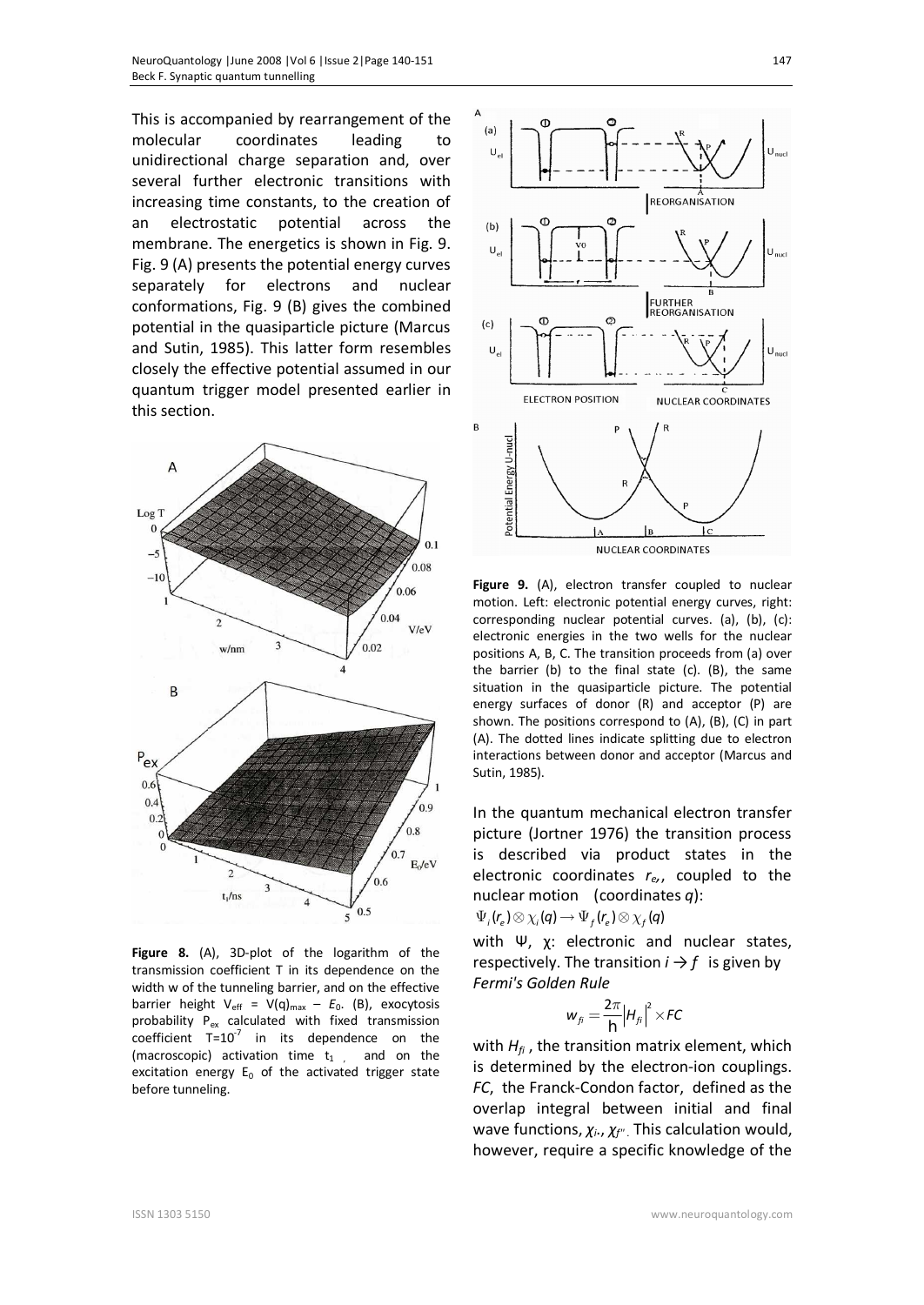coupling structures in the presynaptic membrane.

The important role of quantum events does, however, not depend on the exact nature of this large scale structures, but it relies on the concept of state superposition in microscopic molecular transitions.

Finally, a word concerning the *qualia* of consciousness may be added. Science can not, by its very nature, present any answer to the philosophical, ethical or religious questions related to the mind. It can, however, and it does, provide the *openness* which is essential to make discussions beyond the limitations of science possible.

# **5. Neural Coherence**

Neural activity in processes of perception or intention is characterized by coherent action of specific areas in the brain (Singer, 1990; Pardo et al., 1991; Eccles, 1994). Activated areas are characterized by an increase in regional cerebral blood flow, as demonstrated in radio-xenon technology (Roland, 1981), or more recently by positron emission tomography (PET; Posner et al., 1985; Corbetta et al., 1990). Activation generates most complex spatio-temporal patterns which characterize the specific perception (visual, audible, taste or touch) or intention (silent thinking, moves). These patterns are intimately related to memory and the learned inventory of pyramidal cells (Kandel and Schwartz, 1982). Since in the neural bundles ('dendrons', cf. Fig. 3) which comprise the active area, there are thousands of modifiable synapses which have to act cooperatively to generate the increased action potential needed to bring out the observed activity (Fig. 6). Since the synapses can only modify (increase or decrease) their exocytosis probability upon incoming nerve impulses, there has to be a constant background activity which will be modulated *coherently* by a large number of synapses.

Long range coherence in biological systems at room temperature can either be established by self-organization in classical nonlinear dynamics, or by macroscopic quantum states (*Fröhlich coherence*, Fröhlich, 1968). The necessary ingredients for macroscopic quantum states at room

temperature are *dissipation* and *energy supply* (*pumping*). Pumping *stabilizes* against thermal fluctuations, and phase synchronization (coherence) is achieved by *self organization*. The latter is mediated by nonlinear couplings to classical fields (electromagnetic, phonons, molecular) which implies that the quantal spectrum becomes *quasi-continuous. Quantum* state interference and subsequent state reduction, however, need a few well separated discrete states (like the two states in the synaptic trigger model), and consequently is not possible with quasi-continuous macroscopic quantum states at room temperature.

From empirical evidence (Freeman, 1996, Spitzer and Neumann, 1996), and from successful modeling (Haken, 1996), we would rather attribute long range cooperative action in the active zones of the brain to nonlinear dynamics of a driven open system. Such a system is far from thermal equilibrium and close to instability, and it can organize itself by external stimuli in a variety of synchronous activity patterns (Gray et al., 1989). Synaptic exocytosis in such a system serves as *regulator*, and the cooperation of the many synapses in the dendrons (active area) produce the spatio-temporal patterns above noise (limit cycles: the coherent structures in a chaotic environment). Quantum action and subsequent state reduction in the individual synapse produce the *non-algorithmic binding* (Penrose, 1994) in cortical units.

Fig. 10 presents a schematic sketch of three bundles of pyramidal cells (dendrons) surrounded by their spatial pattern which are produced temporarily by cooperation within the individual cells. Since these patterns are activated by *perception, intention* as well as in *ideation* (Ingvar, 1990) they establish the basic *units of consciousness*. To give them a name which expresses their outstanding importance, we may call them *psychons*  (Eccles, 1990). The physiological mechanism of pattern formation and signal transduction in the brain are not yet fully understood. Recent rapid progress in understanding many facets of nonlinear dynamics in biological systems (Goldbeter, 1996) gives, nevertheless, hope to proceed substantially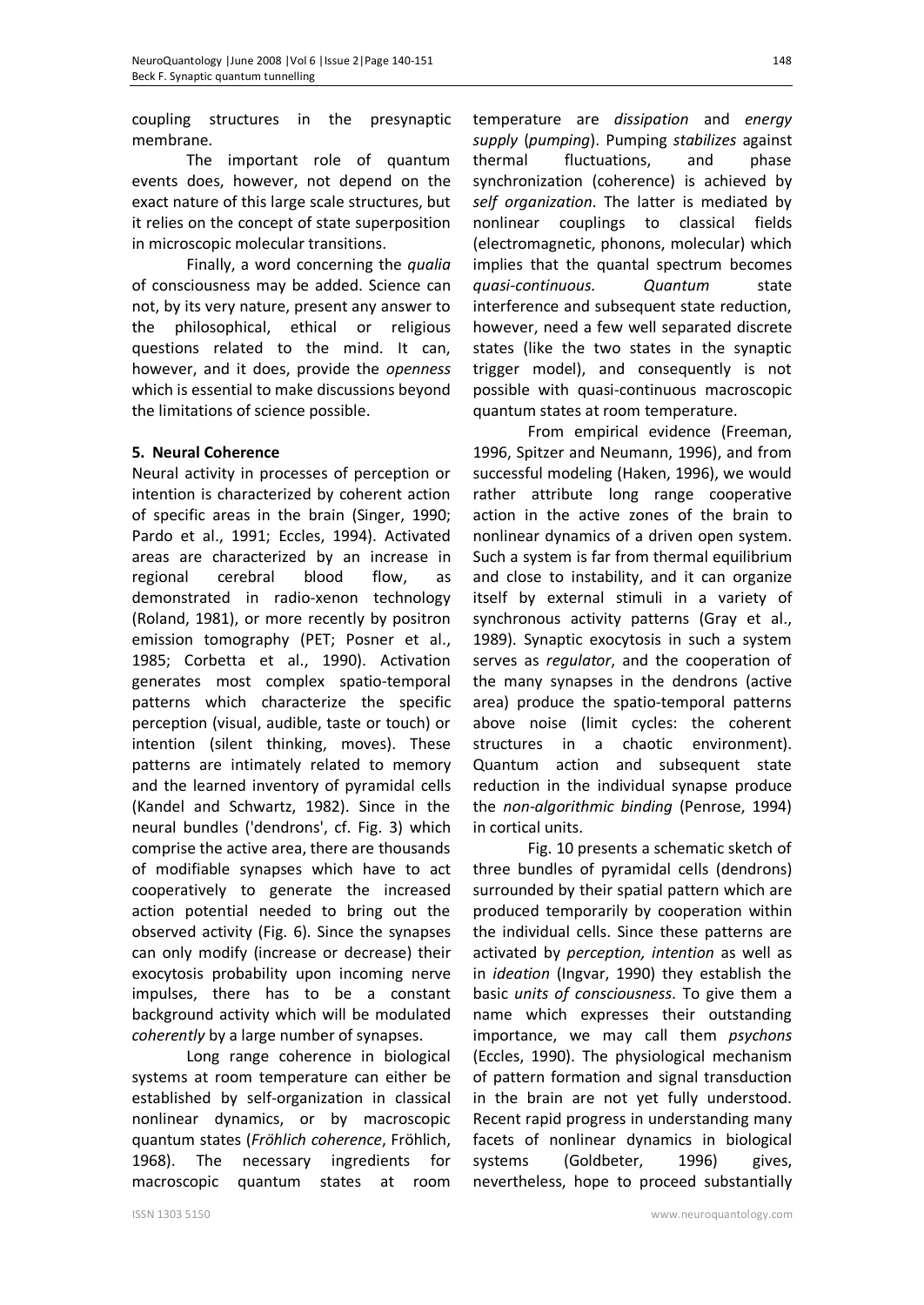in understanding large scale brain dynamics in the near future.

A most promising approach to a combine noisy structures with the enhancement of regular signals is presented by the observation of *stochastic resonance*  (Gammaitoni et al., 1998). A recent study of stochastic resonance in a neural net is presented in Fig. 11 (Jung and Mayer-Kress, 1995). It shows for increasing noise level the time development (left to right) of spiral waves in thr excitable medium, generated by an initially firing column of elements. The results show clearly the constructive c influence of noise on coherent pattern formation ('stochastic resoance'). The combination of quantum tunneling states with noisy surroundings has recently also been studied by (Grifoni and Hänggi, 1990).

 The important role of quantum events does, however, not depend on the exact nature of this large scale structures, but it relies on the concept of state superposition in microscopic molecular transitions.

Finally, a word concerning the *qualia* of consciousness may be added. Science can not, by its very nature, present any answer to the philosophical, ethical or religious questions related to the mind. It can, however, and it does, provide the *openness* which is essential to make discussions beyond the limitations of science possible.



**Figure 10.** Coherent couplings of bundles of dendritic pyramidal cells (dendrons) to form spatio-temporal patterns (Eccles, 1990).



**Figure 11.** Spatio-temporal pattern formation in a twodimensional excitable neural net model by stochastic resonance. Shown is the formation of spiral waves out of an initially firing column osf elements. From left to right: snapshots of firing patterns of elements in position  $(i,j)$  with  $i,j = 1, ..., 400$  as time evolves. a, noise turned off, b to d, increasing noise level (Jung and Mayer-Kress, 1995).

#### **6. Conclusions**

Quantum *state collapse* is the decisive process which distinguishes quantum mechanics from classical physics. In a *single event* it is *non-predictable* (von Neumann, 1955). By this it qualifies for the *indecisive and non-computable nature* of brain functioning (Penrose, 1994). It should be emphasized that this introduces a new logical concept, different from classical determinism, underlying the struggle between dualism, identity theory, and the call for 'free will'. The interpretation of quantum mechanics as a succession of *single events* produces in a natural way the fundamental difference between past and future, in so far as the past is *known* (by events having manifestly could, however, object to this interpretation by arguing that the Schrödinger equation is *causal*, and consequently describes the time evolution of the probability amplitudes unambiguously. Thus, the *probabilities* for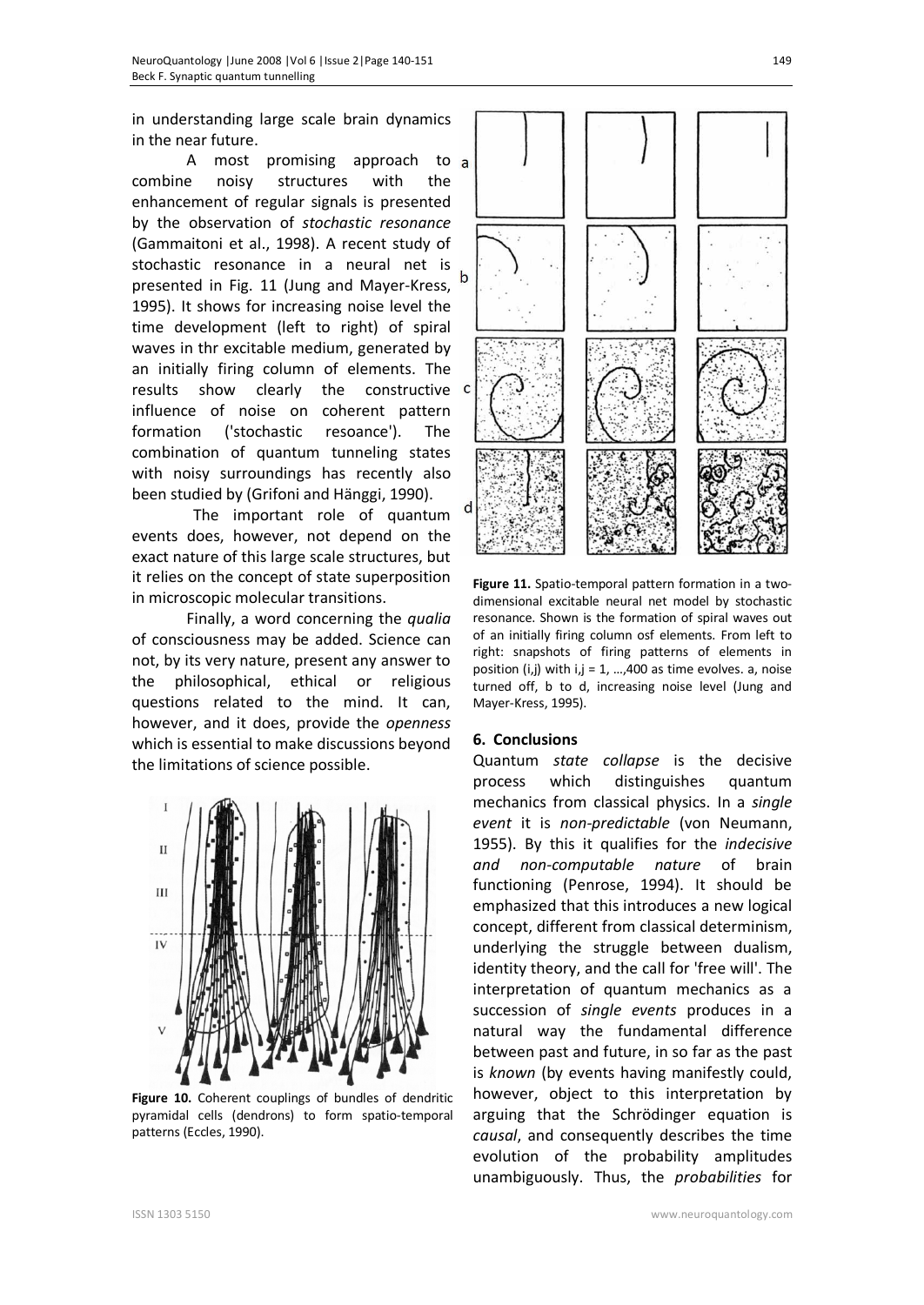future events are *completely determined*. This, however, relates to *ensemble averages*, for a large number of identical systems under identical initial conditions. Such ensembles can be realized in the material world of microscopic atomic systems but they are never realized in the world of complex objects such as the brain. Each new event finds itself borne in a new initial state. For these the non-predictability for single events prevails.

 In view of these new and important concepts for elevating consciousness finally up to a scientific basis, we present evidence for a *realistic* implementation of quantum events into brain dynamics. It is based on our present knowledge of cortical structure and the synaptic regulation of neural impulses. Basic assumptions and results are:

• Quantum processes in the wet and hot surroundings of the brain are only possible at the microscopic level of (electron) transitions in the pico- to femtosecond time scale.

• Spine synapses are important regulators in brain activity, filtering the ever present firings of nerve impulses.

• Exocytosis, the release of transmitter substance across the presynaptic membrane, is an all-or-nothing event which occurs with probabilities much smaller than one.

• A model, based on electron transfer, relates exocytosis with a two-state quantum

#### **References**

- Akert K, Peper K and Sandri C. Structural organization of motor end plate and central synapses. In: Waser PG, editor. Cholinergic Mechanisms.: New York: Raven Press; 1975: p. 43-57.
- Beck F. Can quantum processes control synaptic emission? Int J Neural Systems 1996; 7: 343-53.
- Beck F and Eccles JC. Quantum aspects of brain activity and the role of consciousness. Proc Natl Acad Sci USA 1992; 89: 11357-61.
- Beck F and Eccles JC. Quantum processes in the brain: A scientific basis of consciousness. Cognitive Studies 1998; 5(2): 95-109.
- Corbetta M, Miezin FM, Dobmeyer S, Shulman GL and Petersen SE. Attentional modulation of neural processing of shape, color and velocity in humans. Science 1990, 248: 1356-59.
- Crick F and Koch C. Towards a neurobiological theory of consciousness. Seminars in the Neurosciences 1990; 2: 263-75.

trigger, leading by quantum tunnelling to the superposition of two states, followed by state reduction (collapse into one definite final state).

• The coherent coupling of synapses via microtubular connections is still an open problem. Quantum coherence ('macroscopic quantum state') is not needed to couple microsites, which exhibit quantum transitions with their definite phase relations, to produce spatio-temporal patterns. The quantum trigger can, however, initialize transitions between different macroscopic modes (stochastic limit cycles, Grifoni and Hänggi, 1996).

The quantum trigger opens doorway for a better understanding of the relation between brain dynamics and consciousness.

#### **Acknowledgements**

This work has been performed in close collaboration with the late John C. Eccles, who introduced the author in a brilliant way into the subtle details of brain physiology and the important role of synaptic transfer for brain dynamics. This stimulating encouragement is gratefully acknowledged.

- Donald MJ. Quantum theory and the brain. Proc. R. Soc. London 1990; A427: 43-93.
- Eccles JC. A unitary hypothesis of mind-brain interaction in the cerebral cortex. Proc R. Soc London 1990; B240: 433-51.
- Eccles JC. How the self controls its brain. Berlin, Heidelberg, New York: Springer; 1994.
- Edelman GM. The remembered present: A biological theory of consciousness. New York: Basic Books; 1989.
- Feigl H. The mental and the physical. Minneapolis, MN: University of Minnesota Press; 1967.
- Flohr H. An information processing theory of anesthesia. Neuropsychologia 1995; 33: 1169-80.
- Freeman W. Random activity at the microscopic neural level in cortex ("noise") sustains and is regulated by low-dimensional dynamics of macroscopic cortical activity ("chaos"). Int J Neural Systems 1996; 7: 473-80.